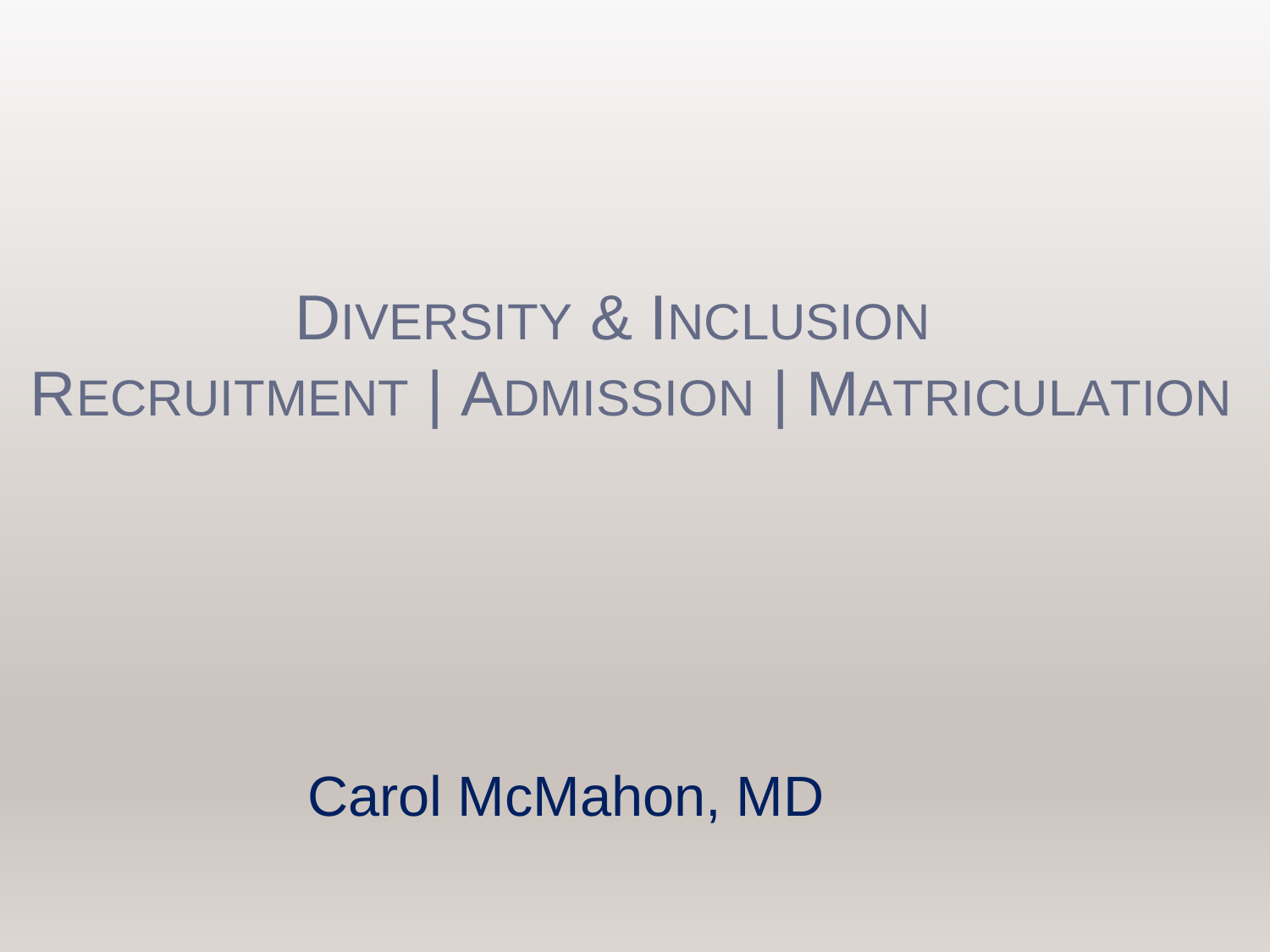#### SOMC BACKGROUND

- 1995 LCME accreditation recommendation
- **1996 Office of Minority Affairs** created to expand diversity:
	- Improving public perception of the SOM
	- Recruiting students from under-represented minority groups
	- Offering academic preparation
	- Identifying avenues of financial assistance
	- Providing guidance, a student home (inclusion)

#### • **2016 Office of Diversity and Inclusion**

- Consistent with parent university
- Covers broader issues: cultural competence, unconscious bias
- Embraces divergent geographic, socioeconomic, educational backgrounds
- Recognizes important role differences/different people bring to medical education and medical practice
- **2016 Comprehensive strategic planning** with a focus diversity and inclusion
	- Expand development
	- Create new pipeline programs
	- Work to eliminate health disparities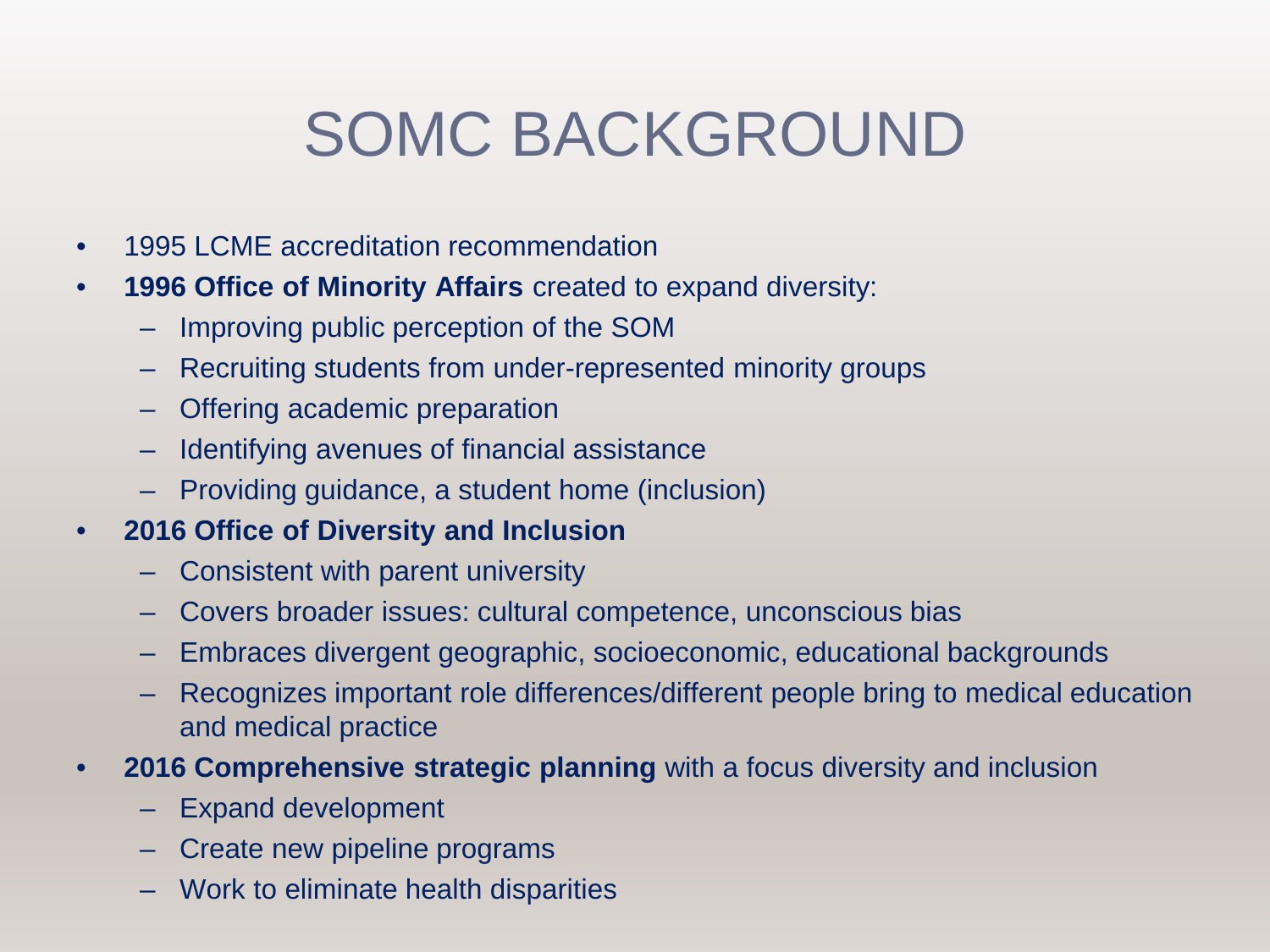#### GENERAL CENSUS DATA



<http://www.scdhec.gov/health/minority/population.htm>

- US 308,745,538 (↑ from 2000)
- SC 4,625,364 (↑ from 2000)
	- 66.2% White alone
	- 27.9% Black alone
	- 5.1% Hispanic
	- 1.3% Asian alone
	- 0.4% Native American (or Alaskan native)

[http://2010.census.gov/2010census/data/=&star](http://2010.census.gov/2010census/data/=&startPage=1) tPage=1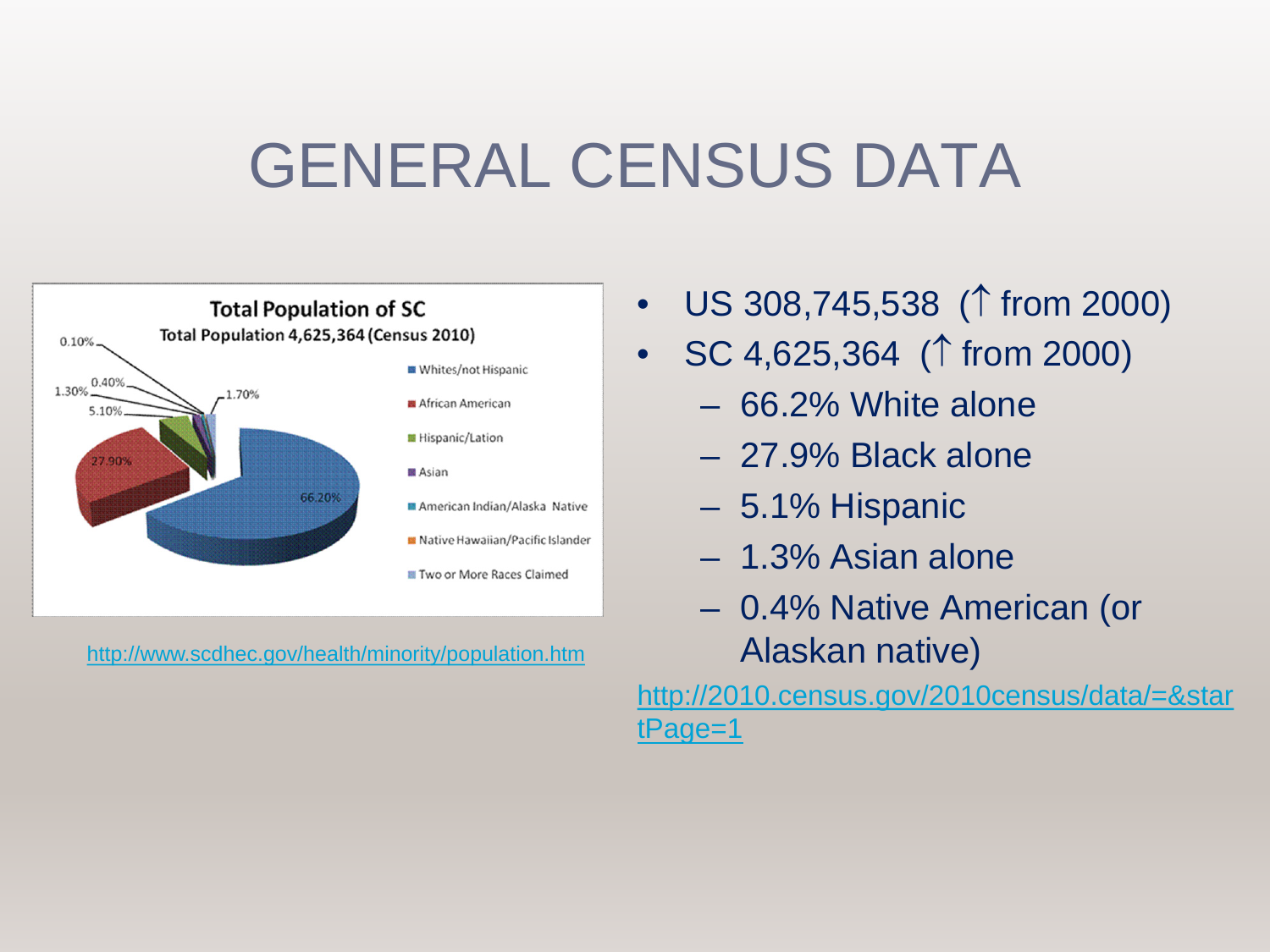#### HISPANIC/LATINO AMERICANS

- OMB defines Hispanic or Latino as Cuban, Mexican, Puerto Rican, South or Central American, or other Spanish culture or origin, regardless of race
- Hispanic means Spanish-speaking origin
- Latino means Latin American origin
- Fastest growing segment of population (SC & US)
- Comprised of people from:
	- Mexico
	- Central America (Belize, Guatemala, El Salvador, Honduras, Nicaragua, Costa Rica, Panama)
	- South America (Venezuela, Colombia, Guyana, Suriname, Ecuador, Peru, Bolivia, Chile, Argentina, Paraguay, Uruguay)
	- Caribbean Islands (Cuba, Puerto Rico, Dominican Republic)
- Diverse national ancestry  $\rightarrow$  cultural, political, historical, social, economic differences & experiences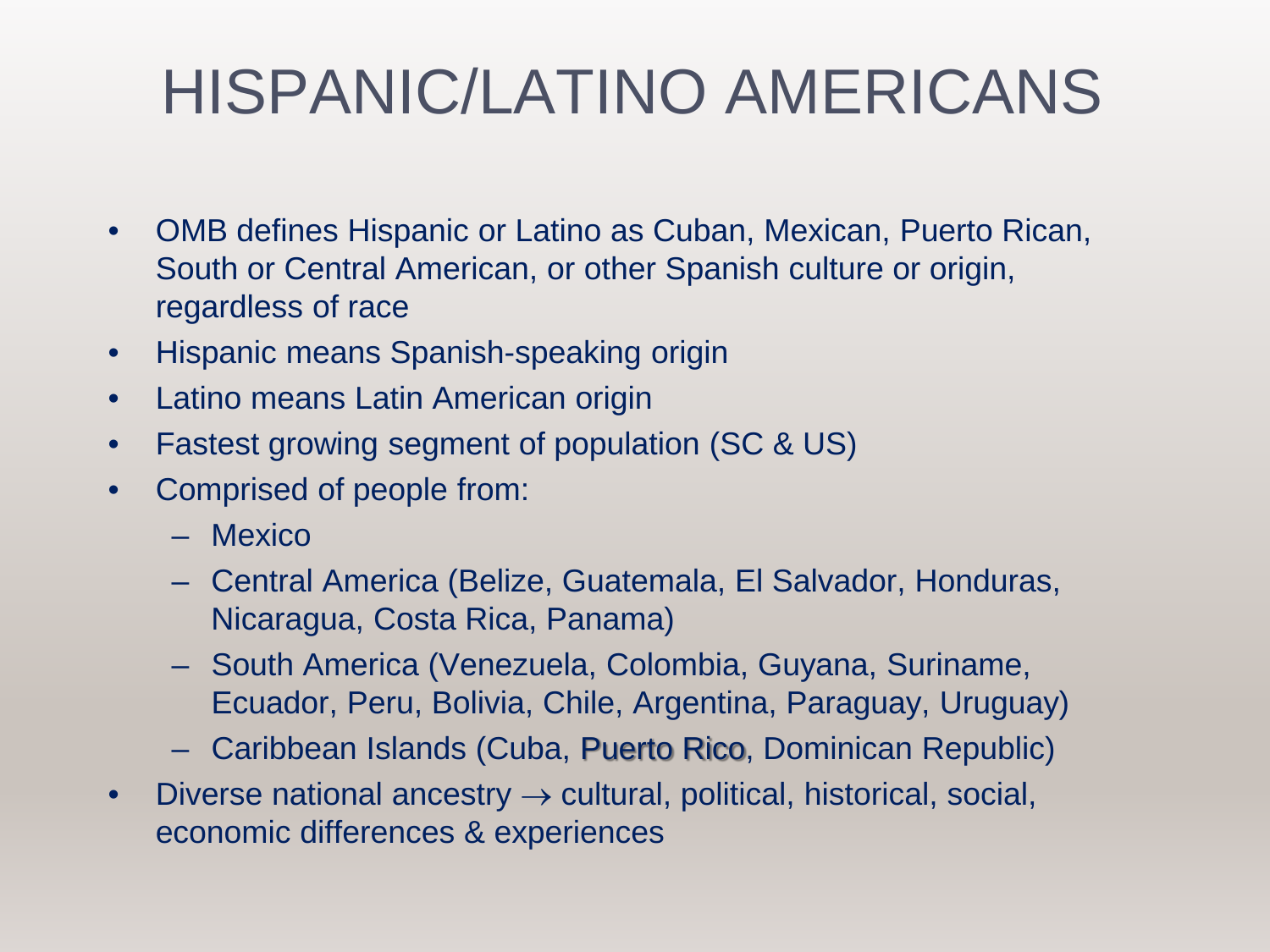# ASIAN AMERICANS

- *East Asia*: China, Tibet, Japan, Korea, Mongolia, Taiwan
- *North Asia*: Russian Federation
- *South-Central Asia*: Afghanistan, Bangladesh, Bhutan, India, Iran, Kazakhstan, Nepal, Pakistan, Sri Lanka
- *Southeast Asia*: Brunei, Cambodia, Indonesia, Malaysia, Myanmar, Philippines, Singapore, Thailand, Timor, Vietnam
- *Western Asia & Middle-East*: Armenia, Bahrain, Cyprus, Georgia, Iraq, Israel, Jordan, Kuwait, Lebanon, Oman, Palestine, Qatar, Saudi Arabia, Syria, Turkey, United Arab Emirates, Yemen
- *Pacific Islands*: Fiji, Guam, Marshall Islands, Micronesia, Palau, Samoa, Solomon Islands, Tonga

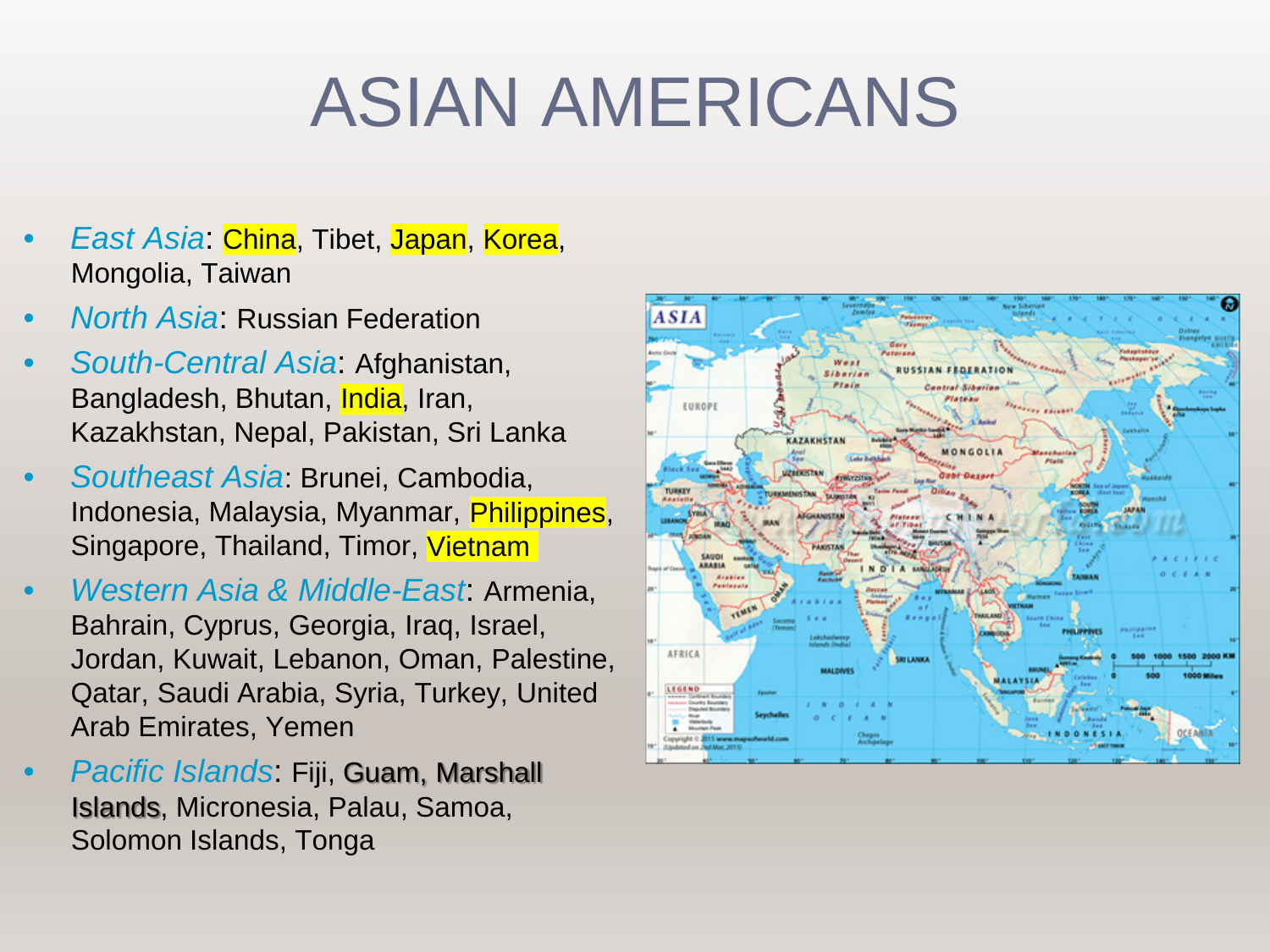#### DIVERSITY STATEMENT – UNIVERSITY OF SOUTH CAROLINA SCHOOL OF MEDICINE

Diversity is a fluid and evolving concept, not simply a numerical goal. The University of South Carolina School of Medicine – Columbia recognizes that its very creation was to reflect and serve the people of South Carolina. Therefore, state demographics and cultural history guide the school's diversity efforts.

Diversity not only enriches the School of Medicine community, but also serves to improve patient care and outcomes. To that end, diversity is the responsibility, not solely of one individual or office, but of all members of the School of Medicine community including administrators, faculty, staff, residents and students.

Given its history and ideals, the School of Medicine will put special emphasis on the following diversity dimensions: race, gender, socio-economic status and origin from rural/underserved areas. This means the school will focus efforts in recruitment, retention and inclusiveness of these individuals for the betterment of service to the local and regional community. The School of Medicine also recognizes that there are many other aspects of diversity, all of which enhance the institutional culture and provide added value to education, research and clinical practice.

The School of Medicine is committed to building a more diverse and inclusive community through these efforts.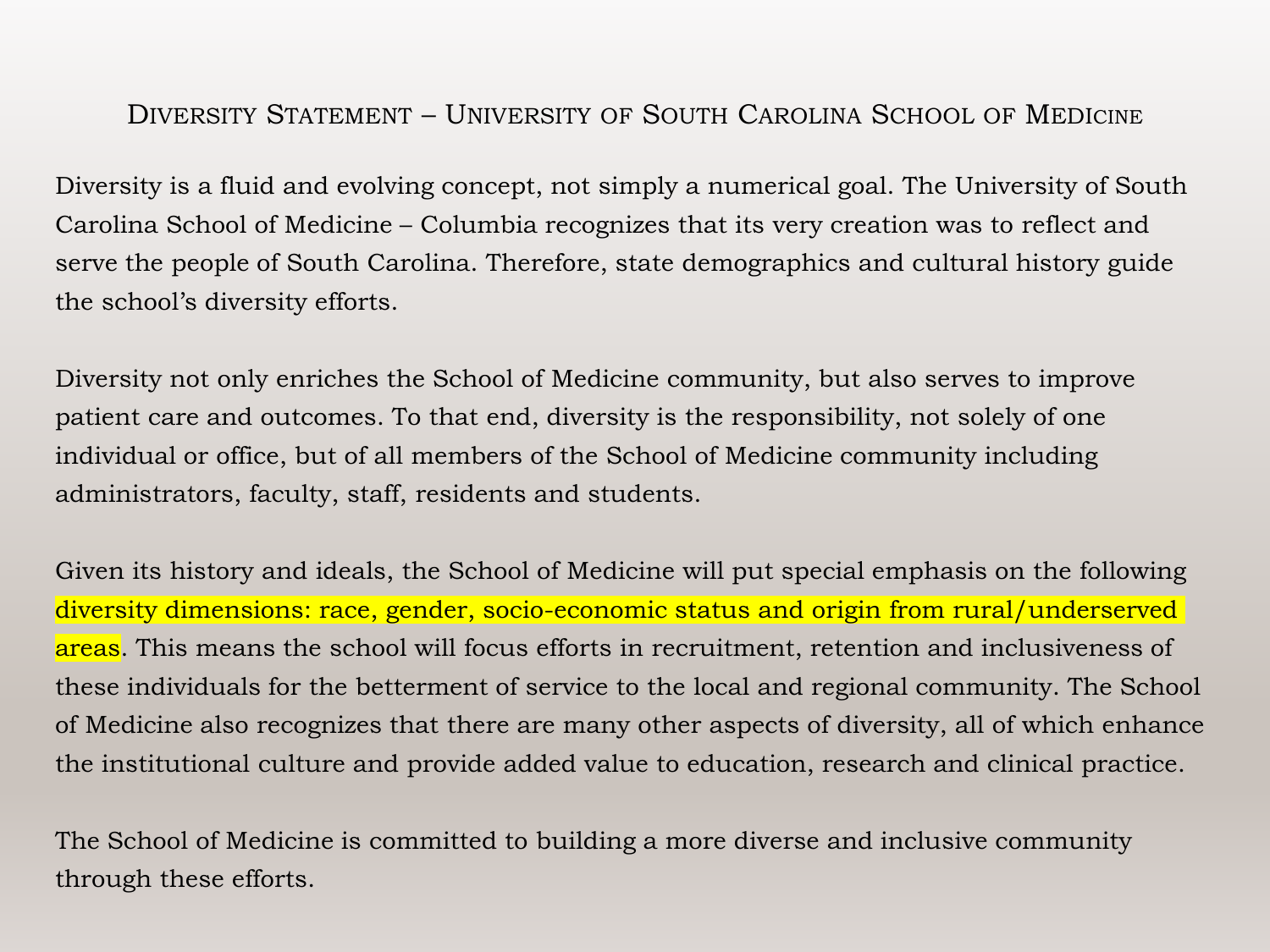#### RECRUITMENT

- Pipeline Activities:
	- MCAT Institute (1997)
	- Participation in:
		- HCOP and AHEC sponsored programs
		- College science clubs and pre-medical organizations
		- Benjamin E. Mays Academy for Leadership Development
		- Graduate & Professional School Fairs
	- Mid-Carolina Coalition for Diversity in Healthcare
	- Nurturing the Pipeline
	- Initiative for Maximizing Student Development (IMSD) and Post-Baccalaureate Research Education Program (PREP)
	- Post-Baccalaureate Certificate Program
	- SNMA outreach activities undergraduate MAPS chapters and annual minority pre-medical conference, youth science enrichment program (YSEP)
	- High School for the Health Professions
	- UofSC-Claflin University combined 5-year BS-MS program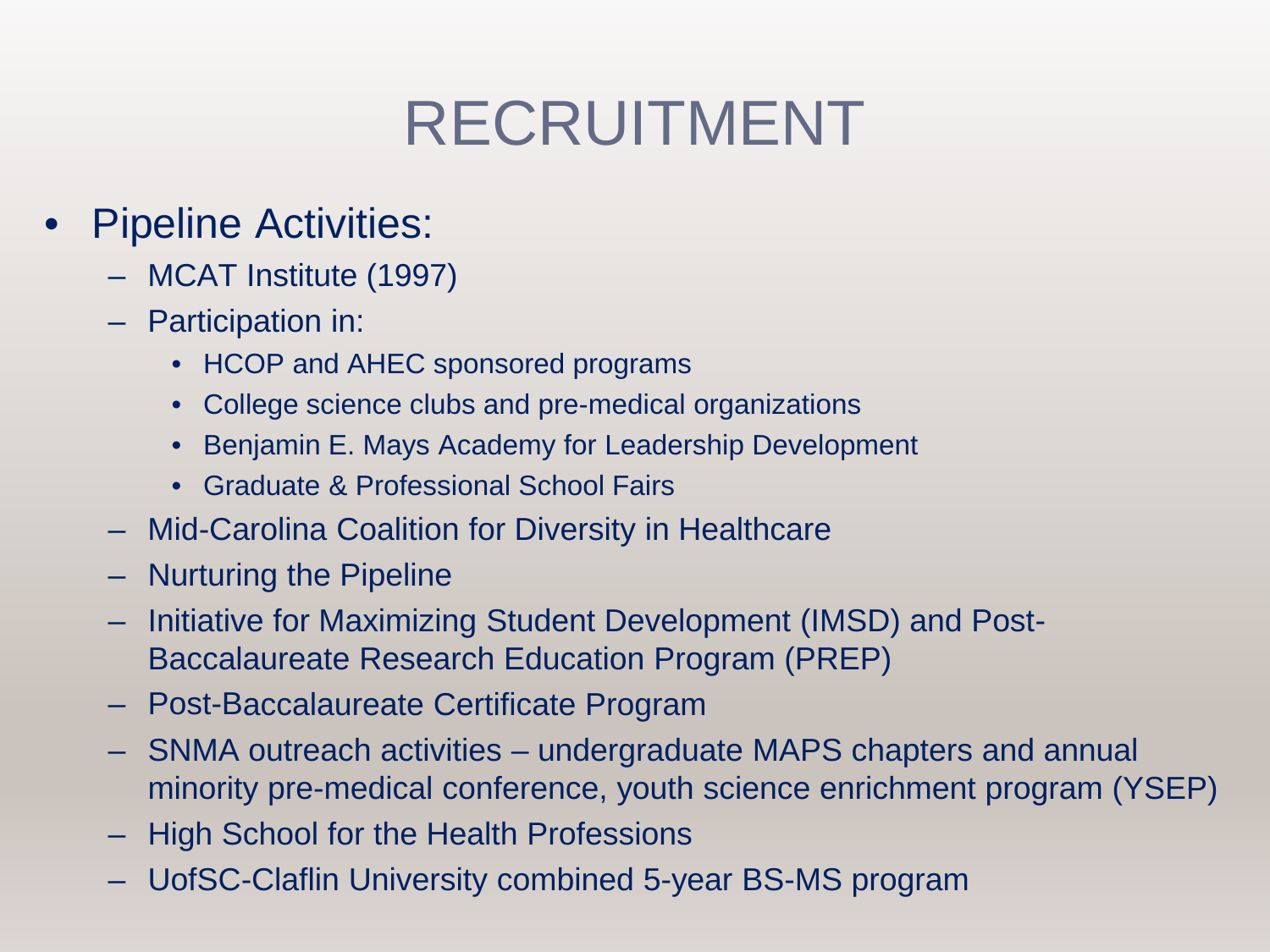## RECRUITMENT

- Pipeline Activities:
	- PRISMA Health Family Medicine and Diversity Task Force 4<sup>th</sup> year elective for URM resident and faculty development
	- Dean Initiatives:
		- Sponsorship of junior URM faculty participation in AAMC Minority Leadership Development Seminars
		- Basic Science faculty diversity hiring strategy
		- Post-doctoral fellow diversity hiring strategy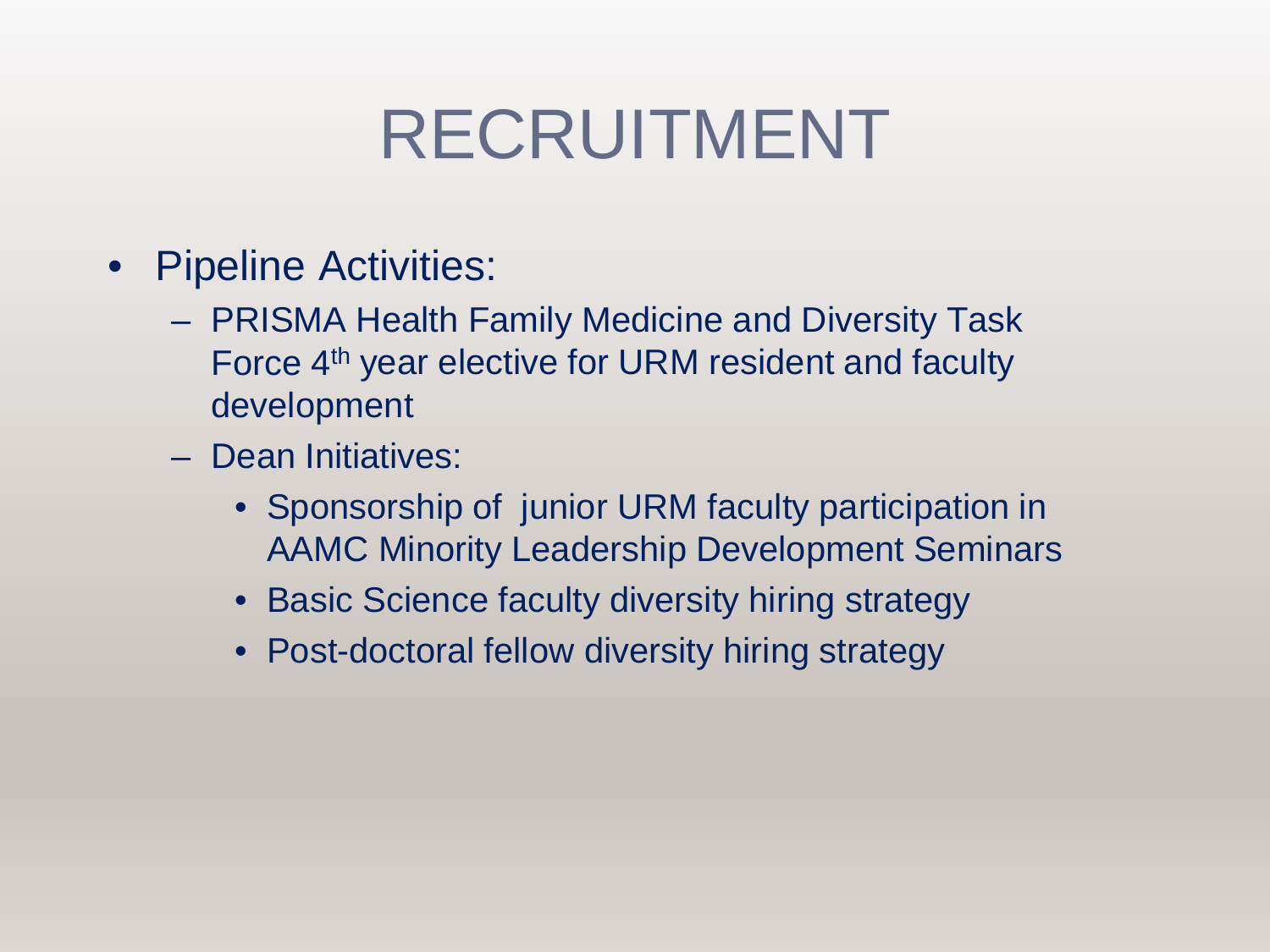### WHERE ARE WE

- Impediments to admission: money, mentors, MCAT
- Impediments to matriculation: money, mentors, milieu
- Funding sources:
	- SOMC Dean's Diversity Scholarships
	- Commission on Higher Education Access & Equity Program
	- Dargan Scholarship
	- Hospital Scholarships
	- Corbett Scholars Program
- Collaborative efforts to grow our own because the doctor you get is the doctor you make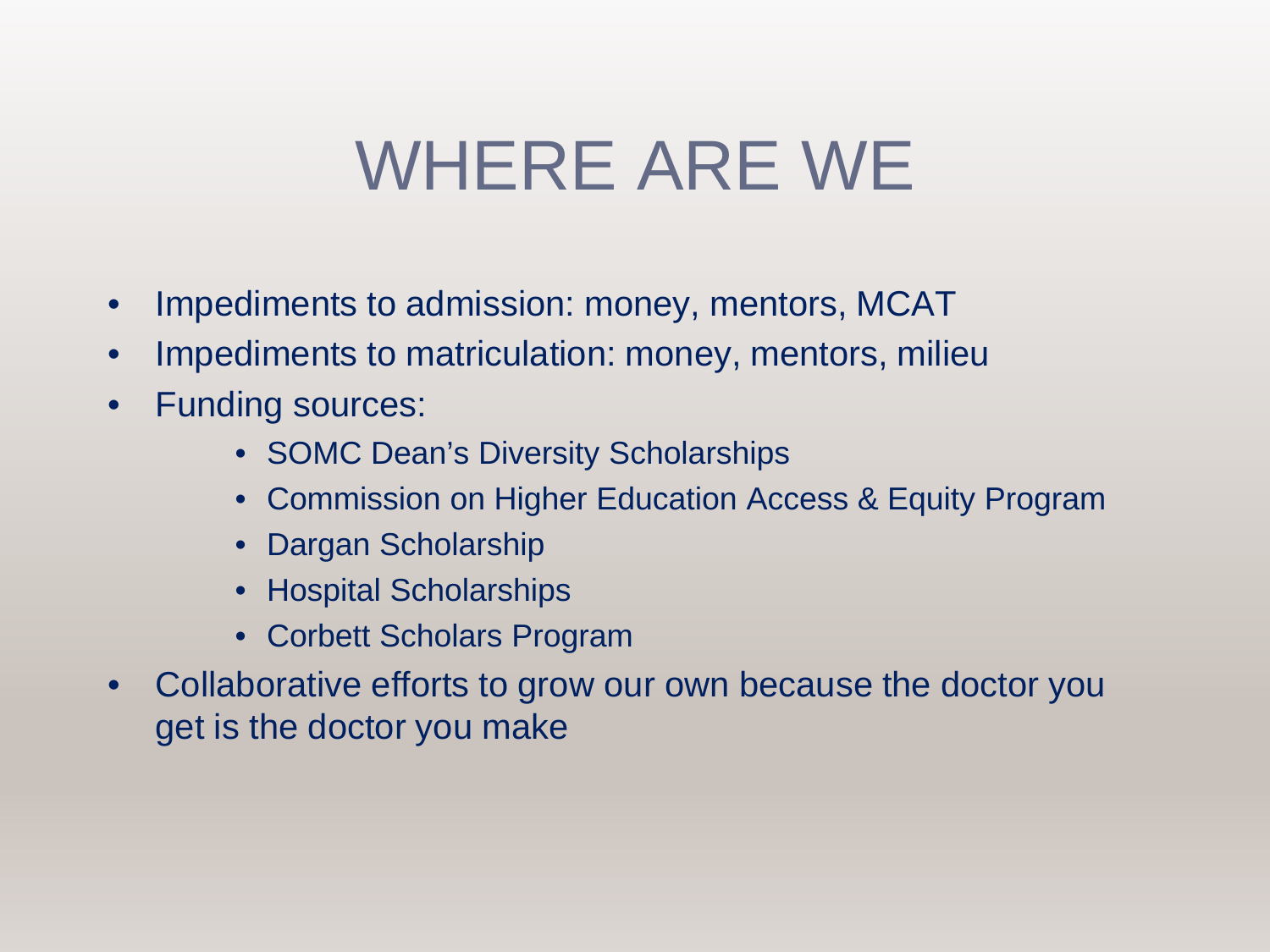## DARGAN SCHOLARSHIP

- Initiated in 2005 to generate scholarship funds for under-represented minority medical students in the face of rising tuition and waning state resources
- Campaign chose to honor a minority physician, well known/well respected in both the local medical and minority communities.
- Dr. Everett L. Dargan agreed to allow the School to honor him as the face of this important effort which was launched with a fundraising dinner gala (~800) on June 16, 2005
- After two similar dinners, a targeted reception to known donors, and outreach to then Palmetto Health Richland, the \$500,000 goal was reached in November 2010
- Thirteen Dargan scholarships have been awarded since 2011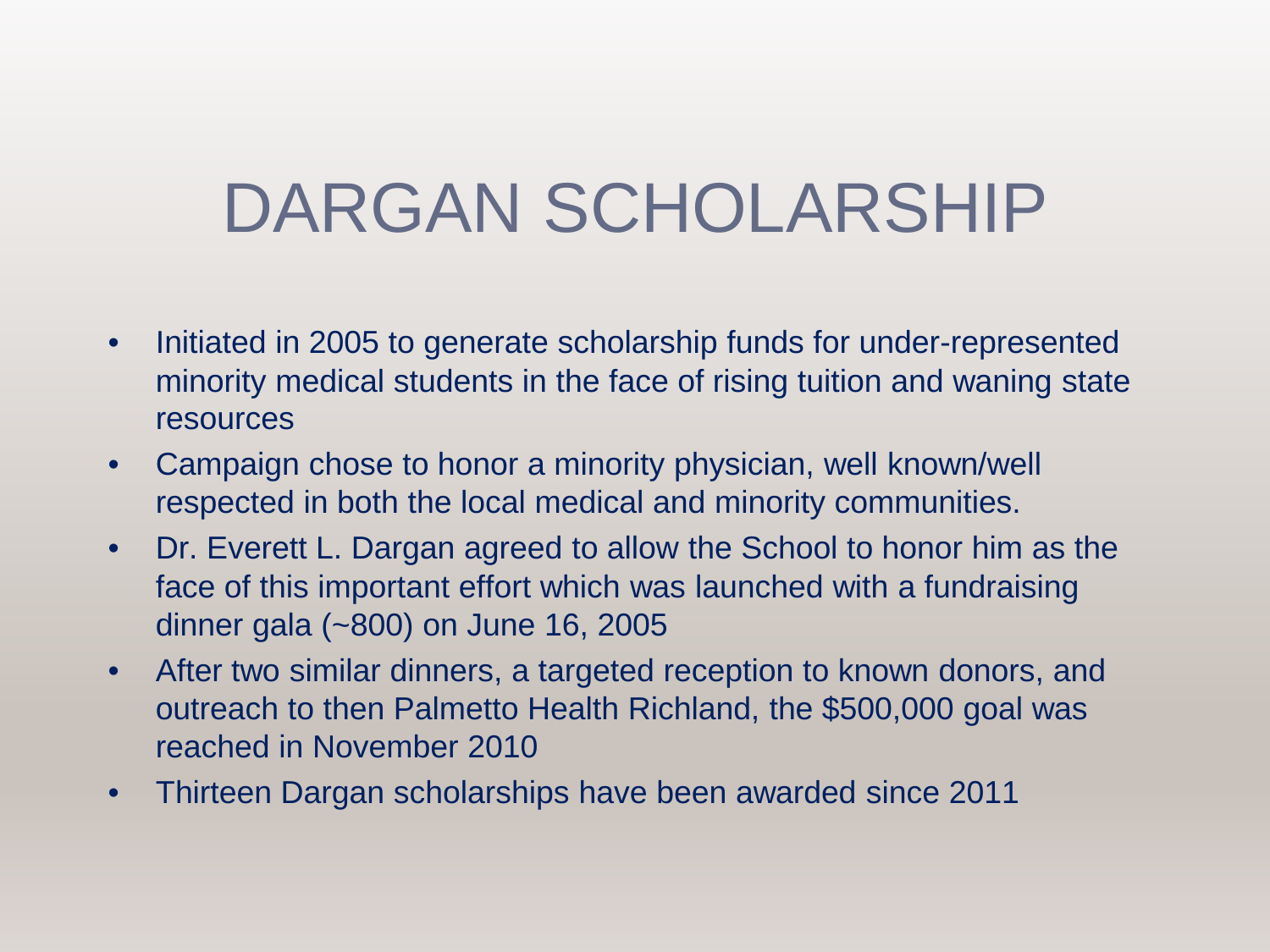## WHERE ARE WE

- Diversity seminars
- Search committee participation and bias training
- Curriculum:
	- Health Systems Science (HSS)/ Health and Society
	- Application of Clinical Evidence (ACE)
	- Summer Diversity Training and M-I orientation
- UofSC VP for Research and VP for Diversity, Equity & Inclusion launching *Racial Justice and Equity Research Fund* to support research centering on race, racial justice and racial equity through ASPIRE Program funds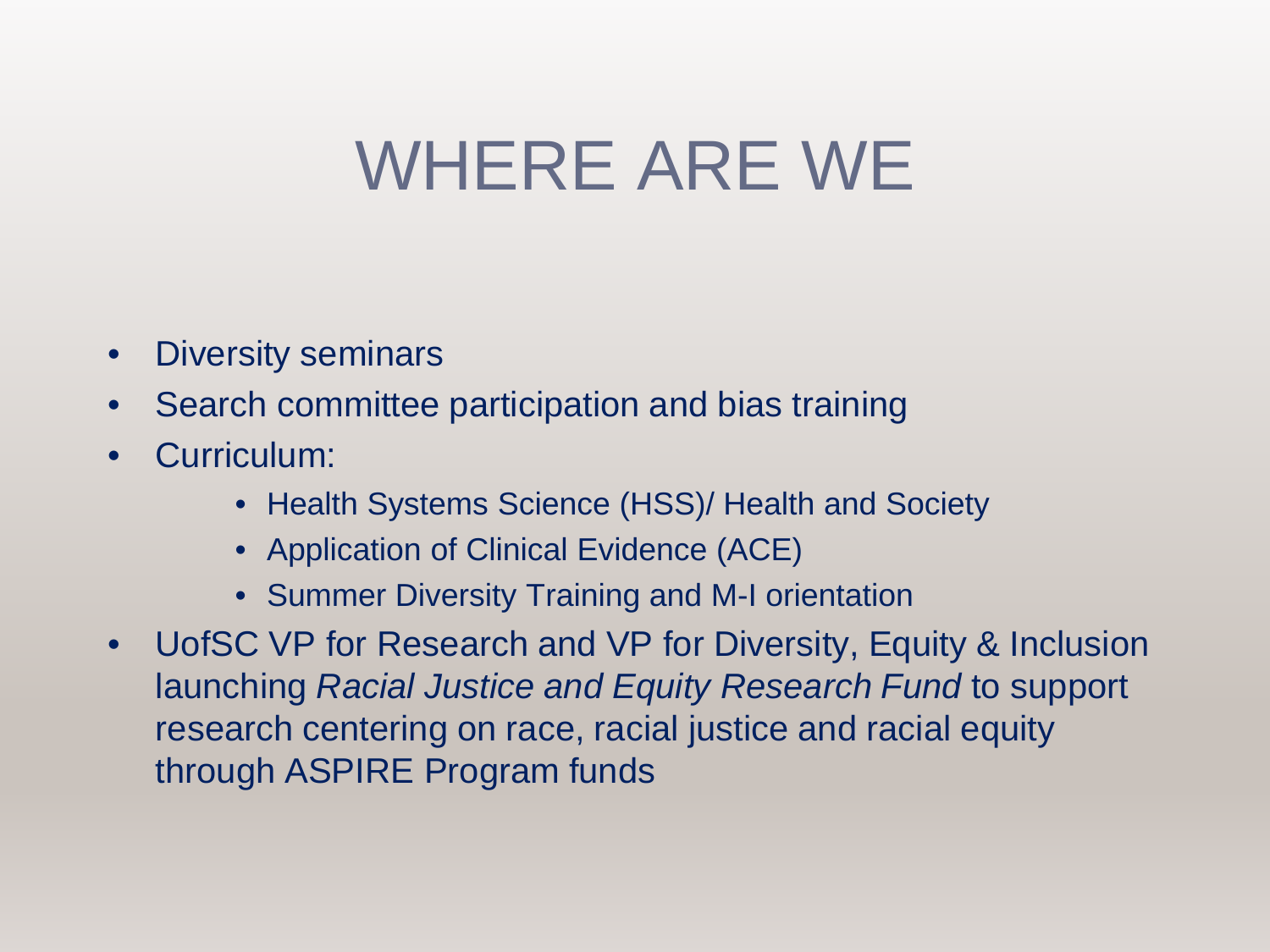#### WHY: CULTURAL COMPETENCE



Requirement for accreditation (JCAHO, UGME, GME, licensure)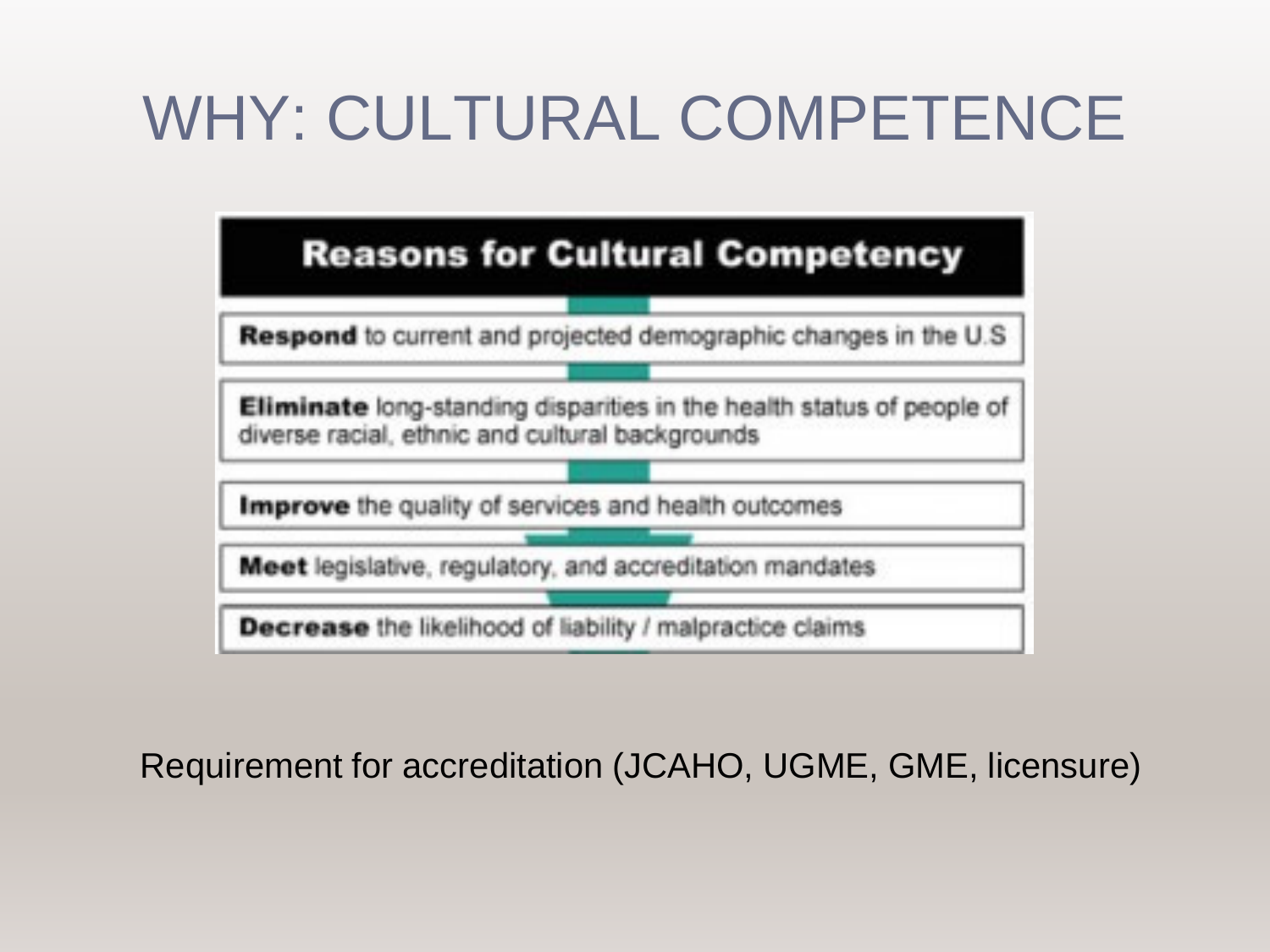#### WHY: CULTURAL CHANGES IN MEDICINE

#### *PAST*

- Disease
- Hospital based
- Physician centered

#### *FUTURE*

- Health
- Multiple venues
- Patient centered

#### *HEALTH ISSUES*

- Childhood-early adulthood: accidents and injury
- Middle age: chronic disease (HTN, DM), CA
- Old age: chronic/multiple disorders  $\rightarrow$ polypharmacy; deterioration in function

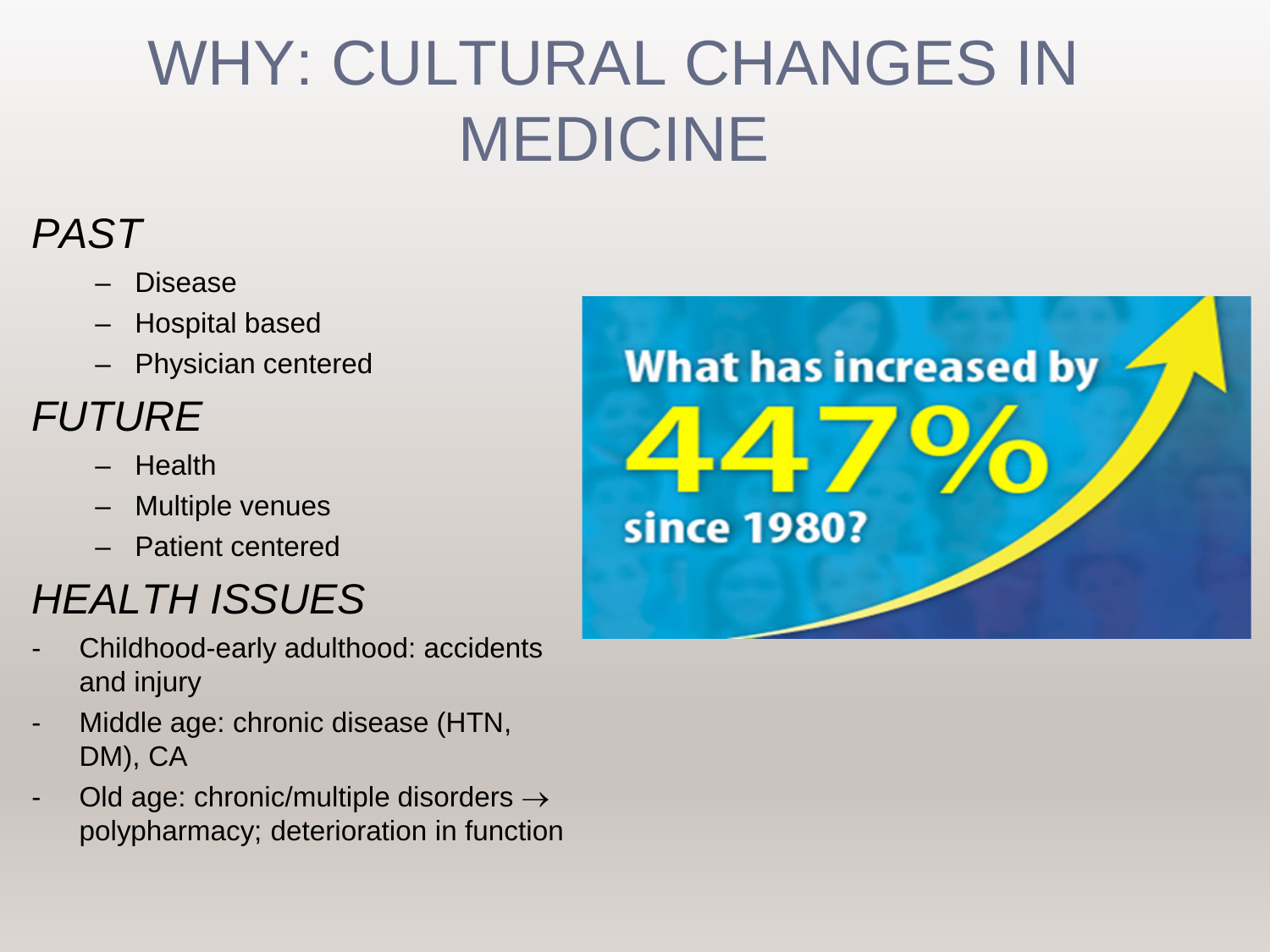## WHY: HEALTH DISPARITIES

Health is affected by factors from the cellular to the societal level

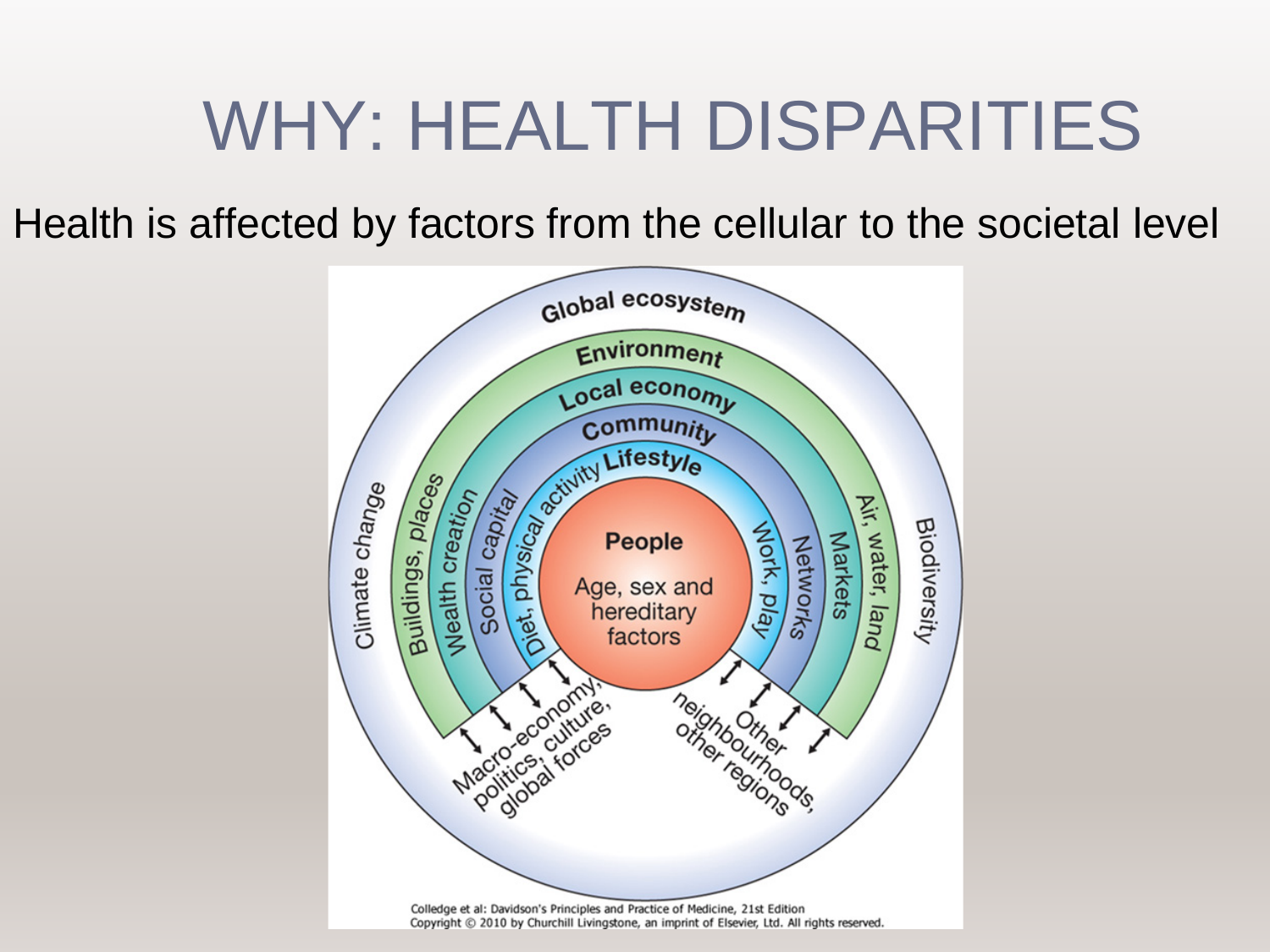# WHY: HEALTH DISPARITIES

- Disproportionately poor health status and outcomes based on gender, age, race, education, income, social class, disability, geographic location, sexual orientation
- Socioeconomic status, education, living environment, working conditions, culture shape:
	- who is born healthy
	- who grows up healthy
	- who has access to quality health care
	- who sustains health throughout life
	- who survives disease
	- who maintains a good quality of life after diagnosis and therapy